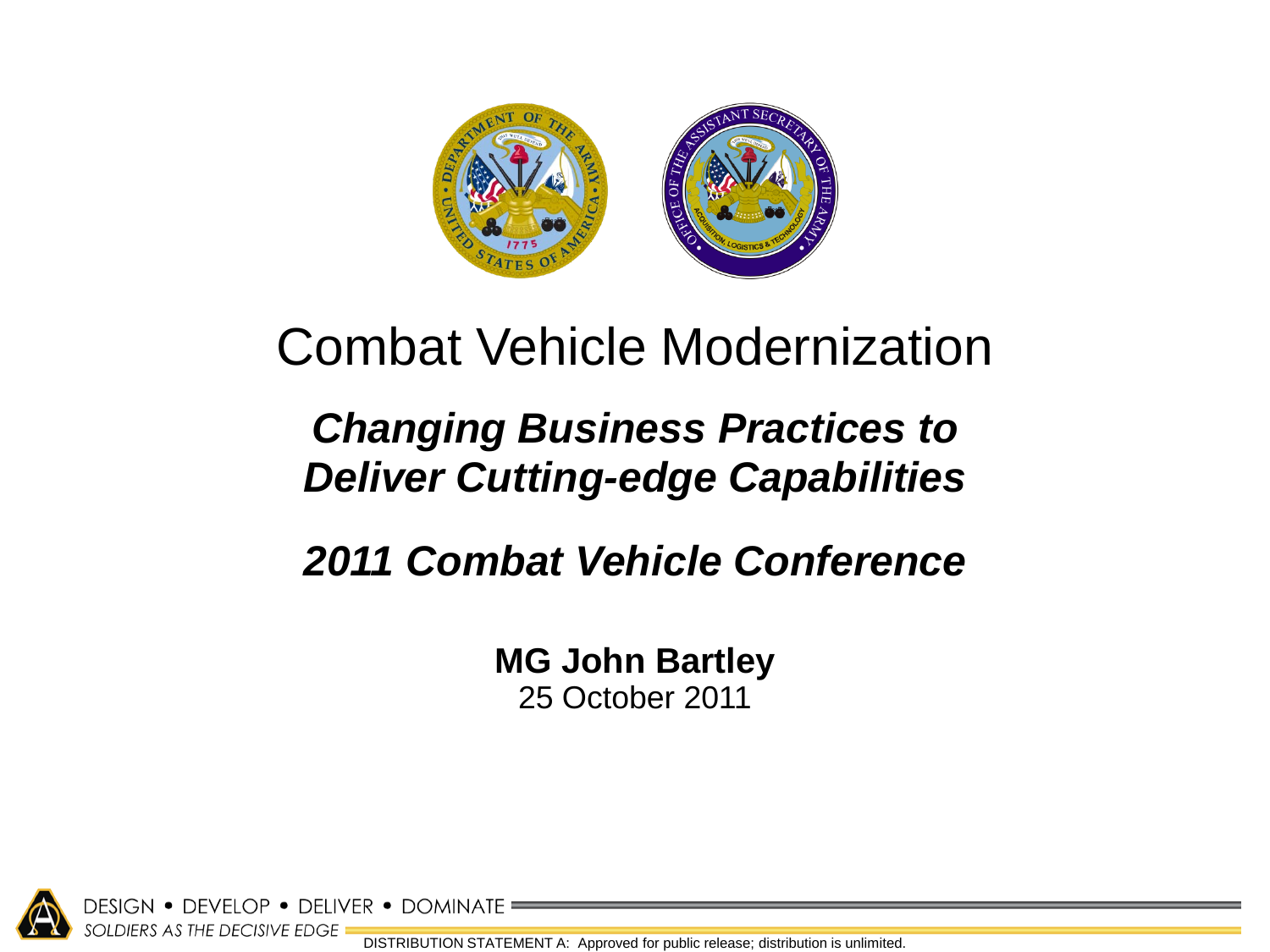

# **Integrate & Synchronize: BIG "A" Acquisition** *Delivering Capabilities*





- Fielding Networked Systems that are COE Compliant
- Aligning CPRs with CSBs
- Challenging Requirements
- Adequate and streamlined testing
- Establishing Affordability Targets as KPPs [(T)&(O)]
- Willingness to Trade Performance to Hold Cost & Schedule
- Executing Incremental Development Strategies

## *Collaboration Absolutely Necessary – Industry Feedback Essential!!!*



design • develop • deliver • dominate SOLDIERS AS THE DECISIVE EDGE

*One Changing Paradigm*

*Capability at Any Cost! to What Capability at What Cost & Schedule?*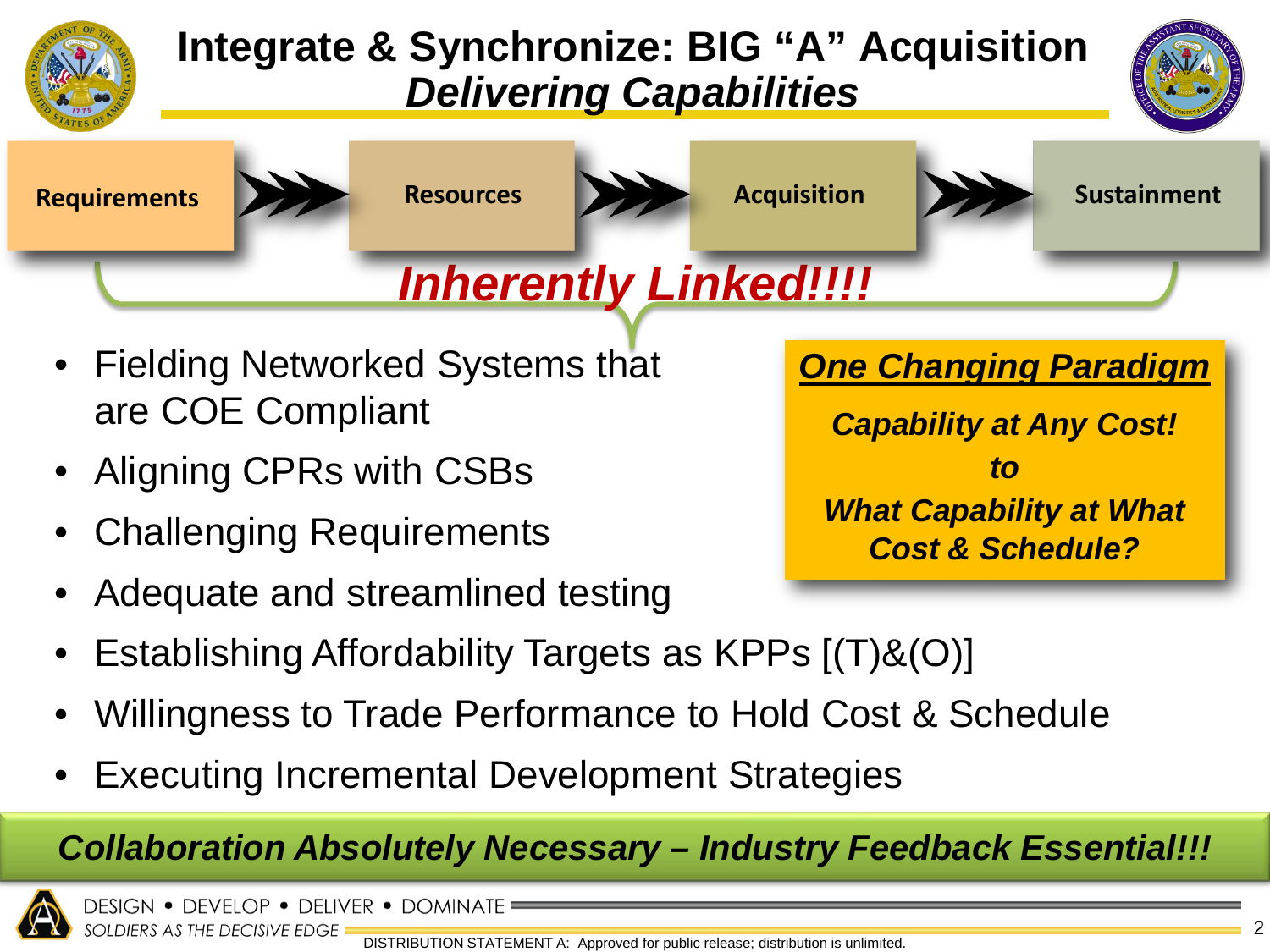

# **Delivering Capabilities: BIG "A" Acquisition**





## **PMs must operate across the full spectrum of Acquisition**



DESIGN . DEVELOP . DELIVER . DOMINATE SOLDIERS AS THE DECISIVE EDGE

DISTRIBUTION STATEMENT A: Approved for public release; distribution is unlimited.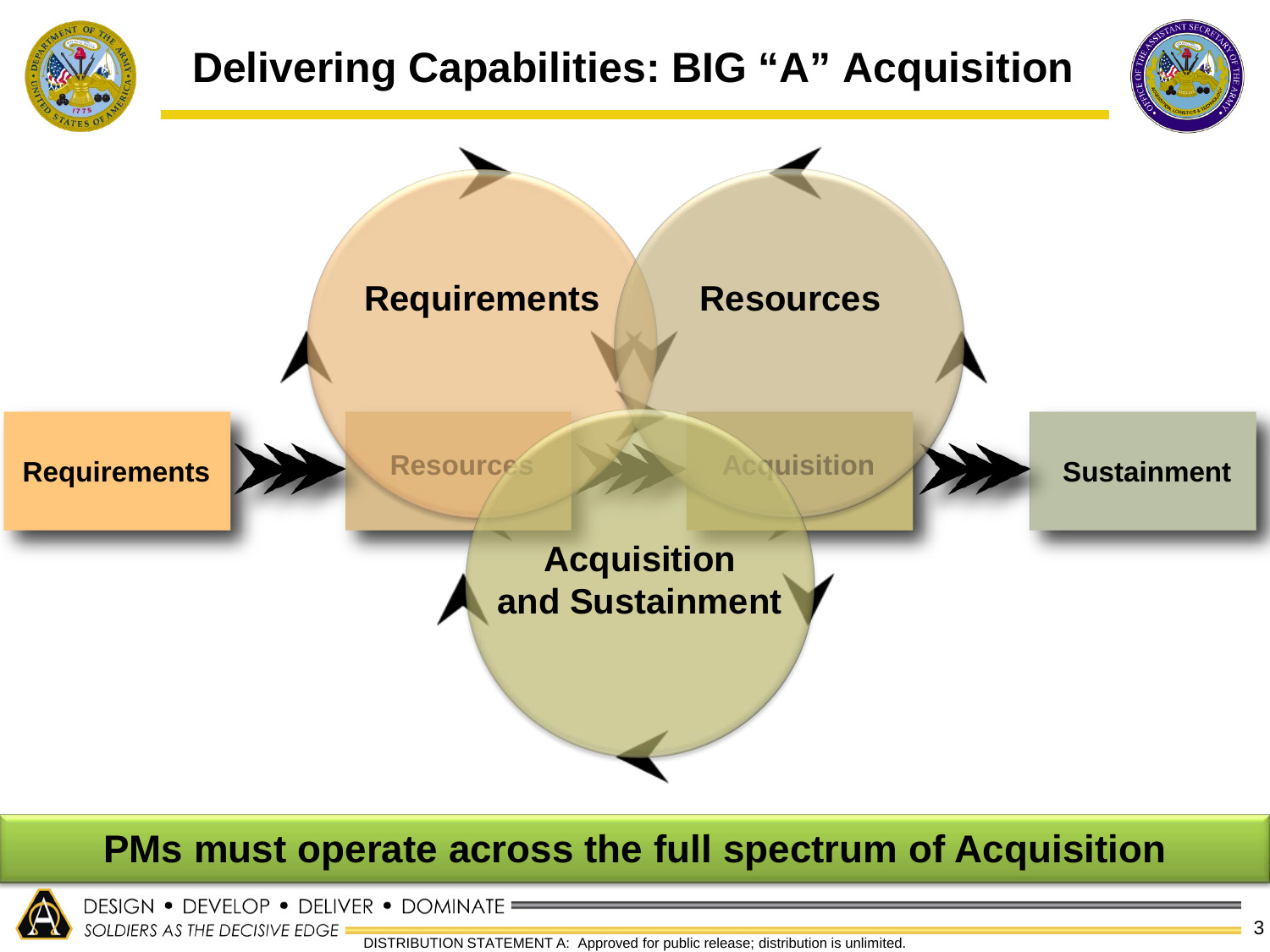

# **The Army's Combat Vehicle Modernization Strategy**



*Transform, Replace and Improve\** 

- **Transform ---** *acquire the Ground Combat Vehicle to provide our Soldiers the capabilities they need to fight and win today and in the future;\**
- **Replace** *our M113 Family of Vehicles with a platform able to meet the demands of today's Contemporary Operational Environment;*
- *\** **and Improve** *our Abrams, non IFV Bradleys, Paladin and Stryker Vehicles so they remain relevant and capable.*

′Elop • deliver •

DIERS AS THE DECISIVE EDGE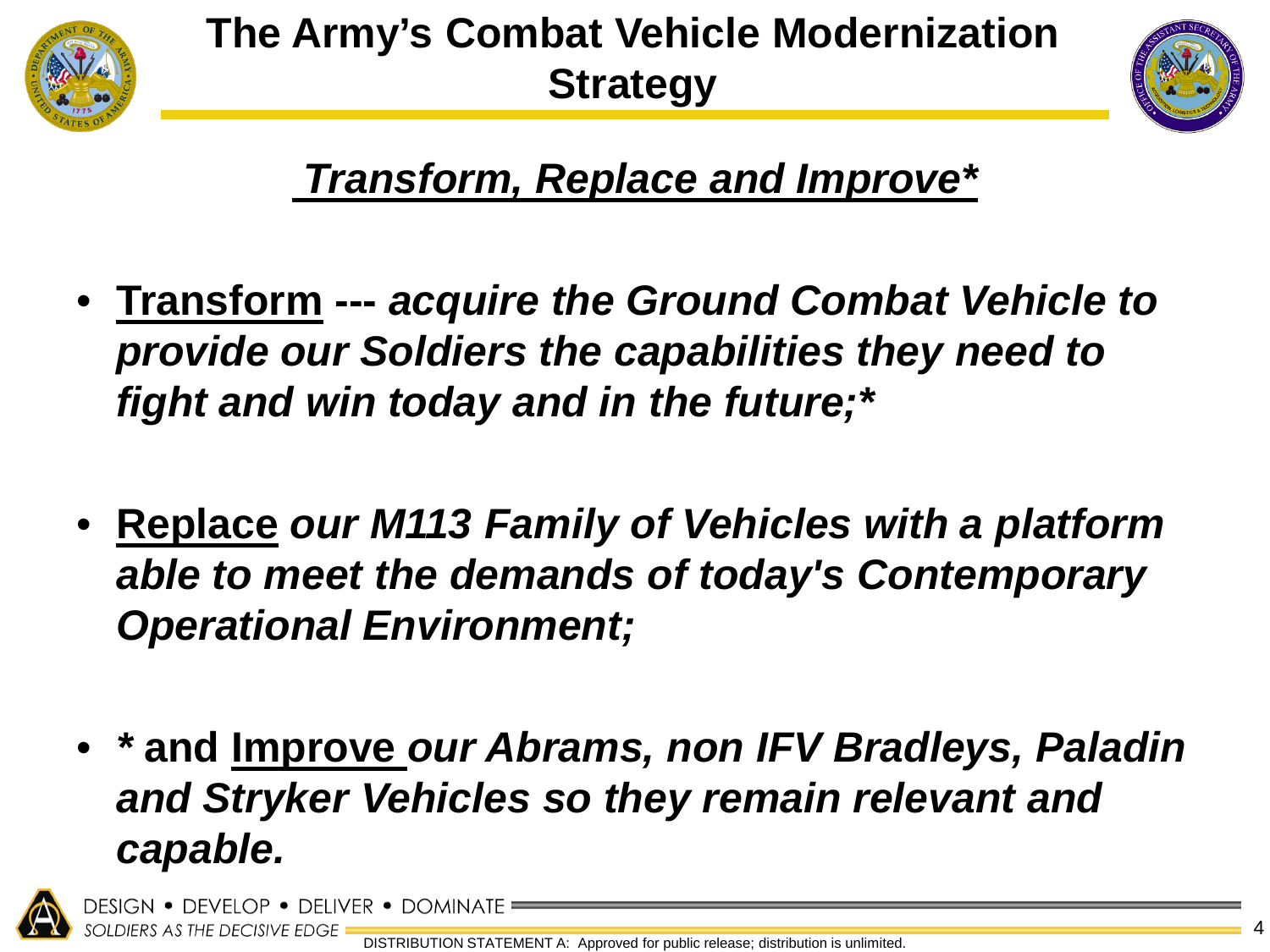

# **Combat Vehicle Modernization Strategy Roadmap**







SOLDIERS AS THE DECISIVE EDGE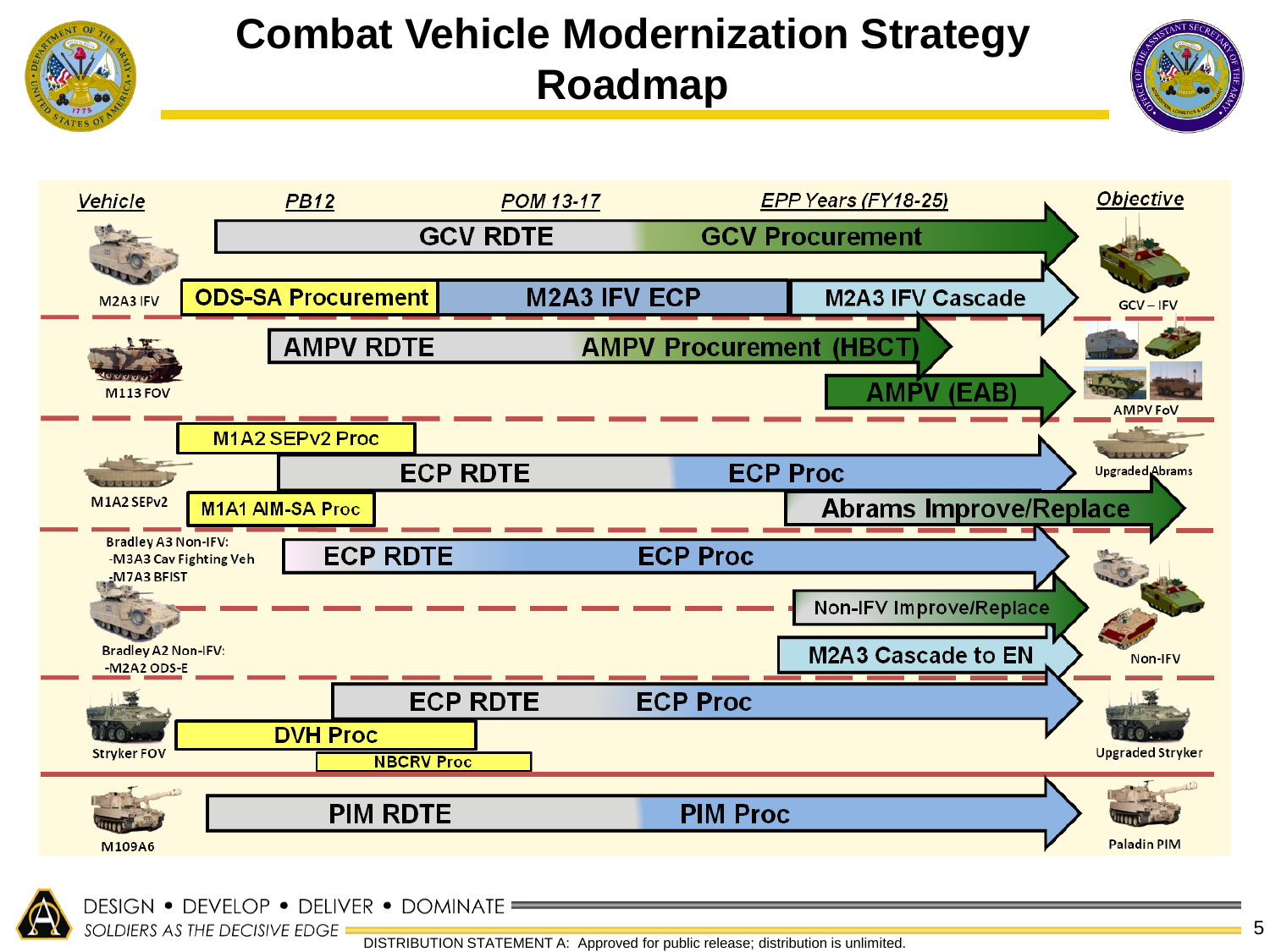



- Modernizing the fleet to improve capability gaps in **Protection**, **Network**, **Mobility** and **Lethality**
- **…**while *regaining Space, Weight, Power and Cooling (SWaP-C)*  margin required to integrate planned and future upgrades
- Modernizing to include modular and open architecture with growth potential to support integration of future capabilities
- Development and fielding of the GCV IFV, Paladin PIM and determining the replacement strategy for the Armored Personnel Carrier (M113) Family of Vehicles (FoV) remain the Army's priority efforts within this portfolio
- Fiscal realities and balancing across CVM portfolio support combination of developmental and ECP approaches



DESIGN • DEVELOP • DELIVER • DOMIN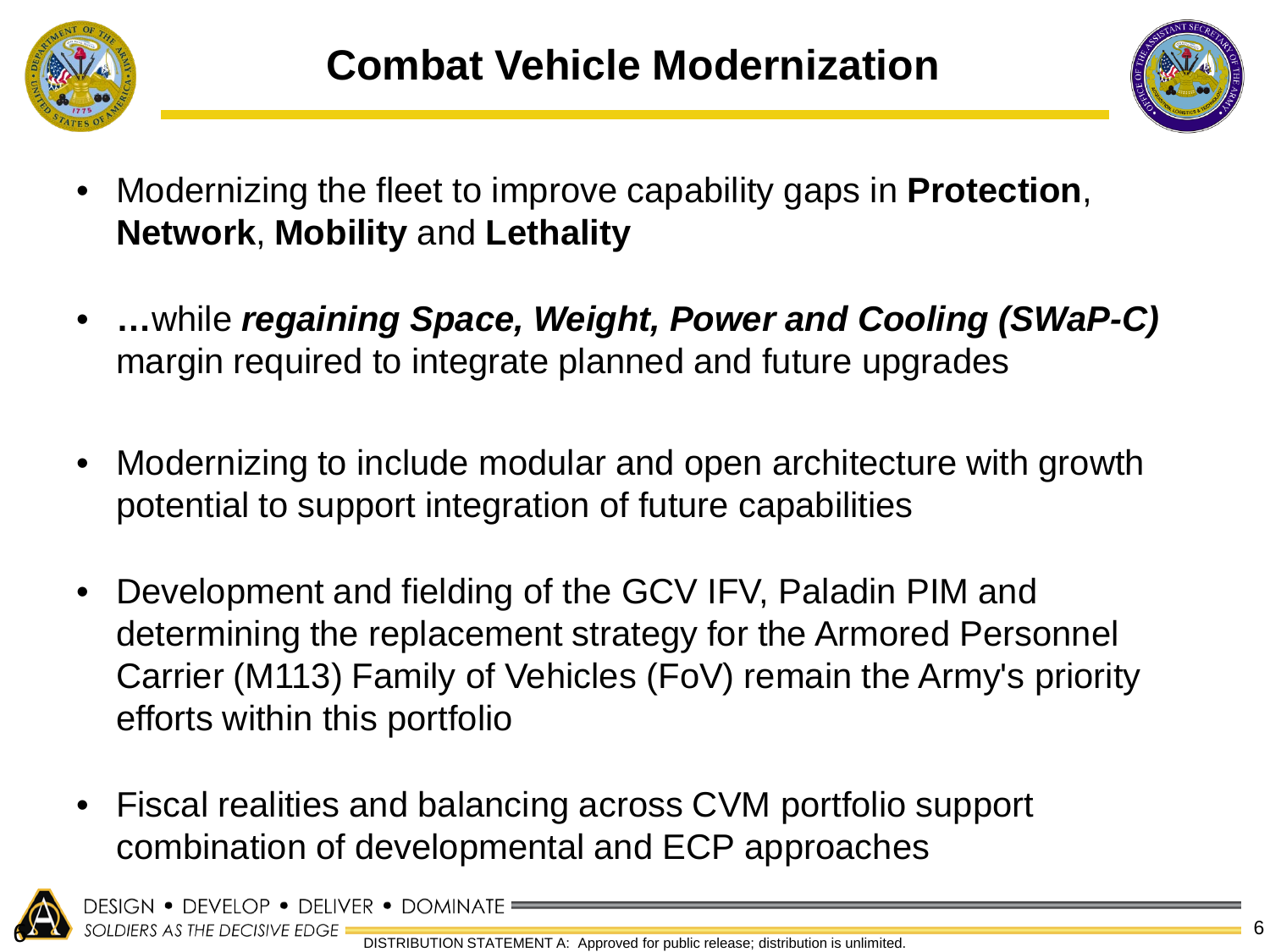



### • **Three-pronged approach driving toward an affordable set of requirements to support a well-informed MS B**

- AoA Dynamic Update
- Assessment of selected Non-Developmental Vehicles
- Technology Development Strategy contractor efforts
- **Reinforced Army Cost and Schedule Targets**
	- \$13M AUPC
	- \$200/mile O&S
	- Seven years to first production vehicle

### • **Full and Open Competition for the EMD phase**

**Key Aspects of GCV Strategy Remain Unchanged**

- Driving to a "Fully Informed" MS B
- Incremental approach to attain capability with growth for future capabilities
- TD phase drives to affordable, achievable set of capability / requirements

design • develop • deliver • dominate SOLDIERS AS THE DECISIVE EDGE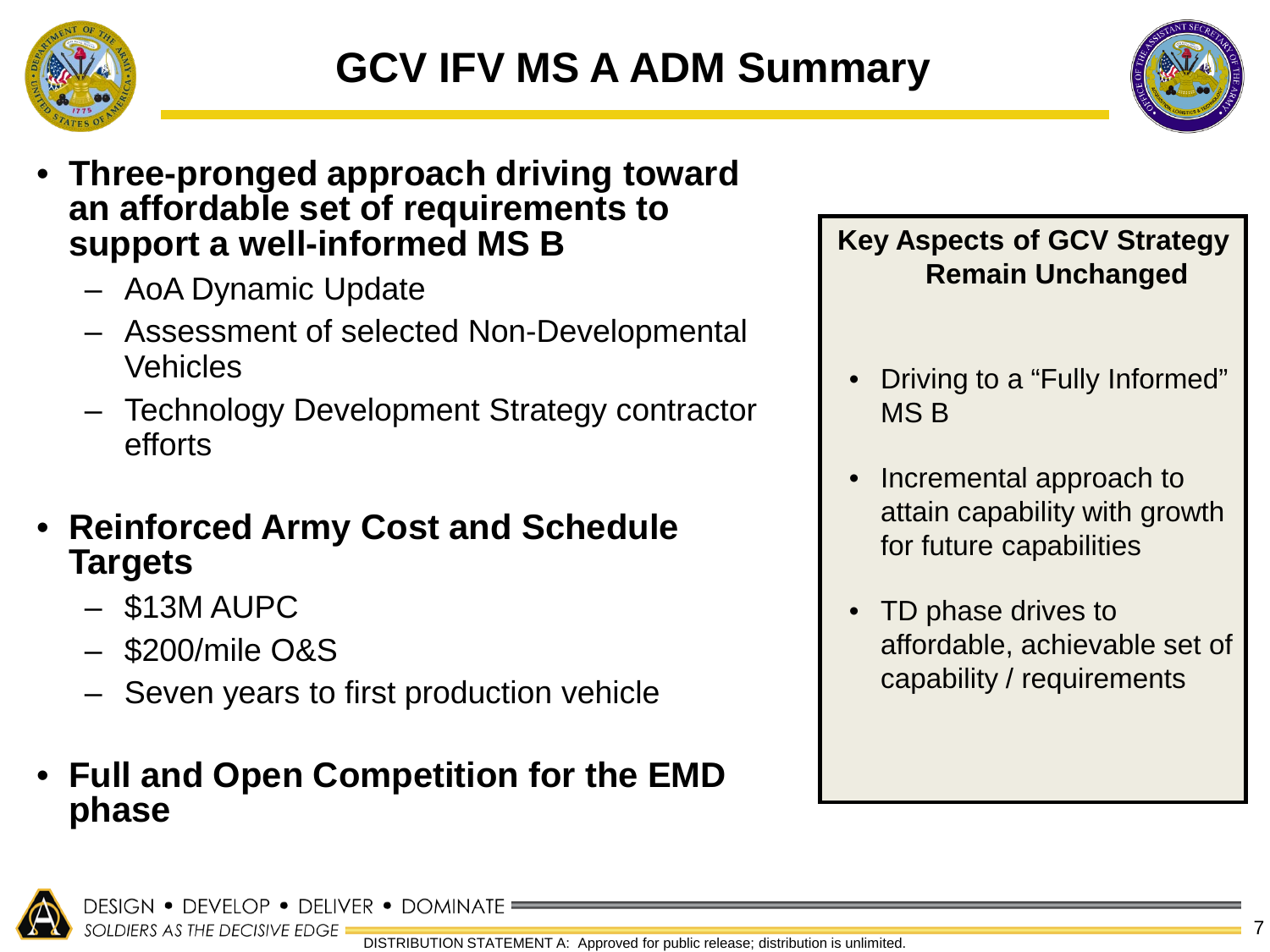



- Today's reality: continued fiscal uncertainty and impacts to modernation requires an improved acquisition model
- Maintaining appropriate industrial base as operations wind down
- Working more closely with you to maximize capabilities